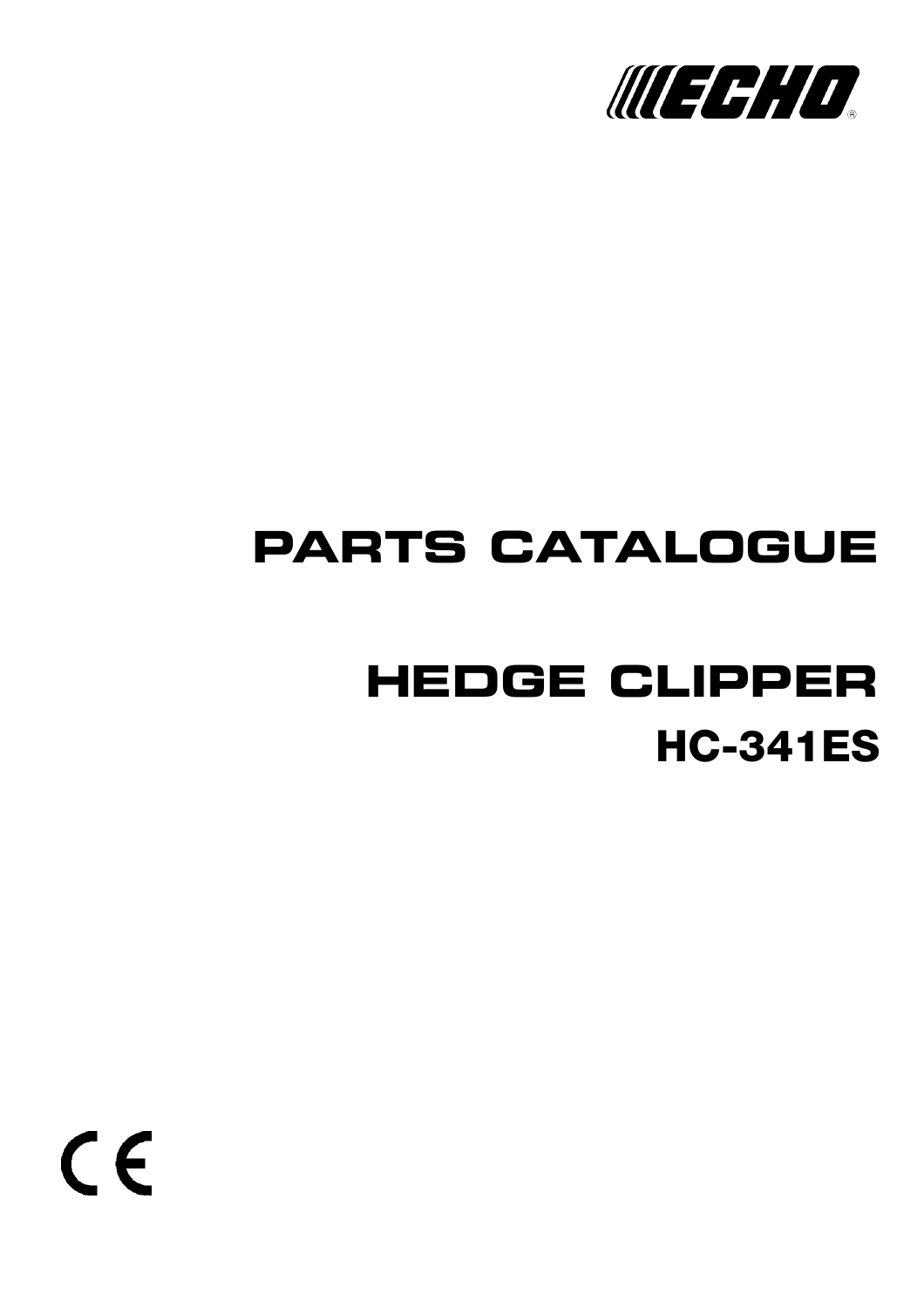

| <b>KEY</b>      | 1V  | PART NUMBER Q'TY |                | <b>DESCRIPTION</b>         | <b>REMARKS</b> |
|-----------------|-----|------------------|----------------|----------------------------|----------------|
|                 |     |                  |                |                            |                |
|                 |     | 100204-52132     |                | <b>CRANKCASE KIT</b>       |                |
| $\overline{2}$  | $+$ | 100212-42031     | 2              | <b>OILSEAL</b>             |                |
| $\ddot{\cdot}$  | $+$ | 900162-05028     | $\overline{3}$ | <b>BOLT, H.S. 5*28</b>     |                |
| 4               | $+$ | 94035-36201      | $2^{\circ}$    | <b>BEARING BALL</b>        |                |
| 5               | $+$ | 100242-42030     |                | <b>GASKET, CRANKCASE</b>   |                |
| 6               | $+$ | 100215-03930     | $\mathbf{2}$   | PIN, DOWEL                 |                |
|                 |     | A011-000223      |                | CRANKSHAFT, ASM            |                |
| 8               |     | P021-014590      |                | <b>PISTON KIT</b>          |                |
|                 | $+$ | 100014-08960     | $\overline{2}$ | SPACER, PISTON PIN         |                |
| 10              | $+$ | 100113-05930     | 1.             | <b>BEARING, NEEDLE</b>     |                |
| 11              | $+$ | 100015-04630     | $\mathbf{2}$   | <b>CIRCLIP, PISTON PIN</b> |                |
| 12              |     | + 100013-11520   |                | PIN, PISTON                |                |
| 13              | $+$ | A101-000130      |                | RING, PISTON               |                |
| 14              |     | V100-000250      |                | <b>GASKET,CYL</b>          |                |
| 15              |     | A130-000890      |                | <b>CYLINDER</b>            |                |
| 16              |     | 900162-05022     | $\overline{2}$ | <b>BOLT, H.S. 5*22</b>     |                |
| 17              |     | A160-000880      |                | <b>COVER, CYLINDER</b>     |                |
|                 |     | V805-000150      |                | <b>BOLT, TORX 5</b>        |                |
| $\frac{18}{19}$ |     | A127-000170      |                | <b>COVER, DUST</b>         |                |
| 21              |     | V805-000150      |                | <b>BOLT, TORX 5</b>        |                |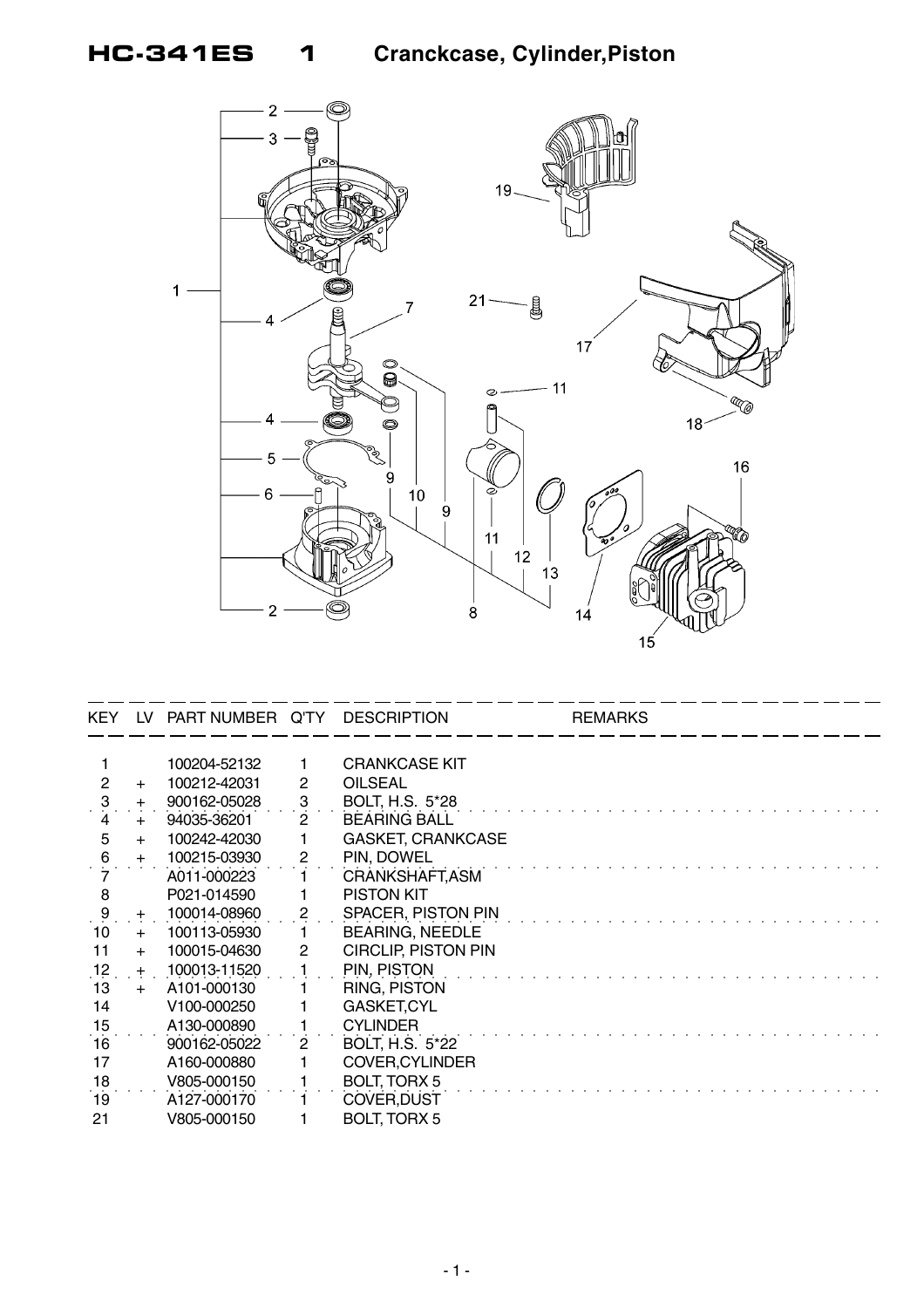

 $-29$ 

Ő

|                 |     | KEY LV PART NUMBER Q'TY DESCRIPTION |                       |                           | <b>REMARKS</b> |
|-----------------|-----|-------------------------------------|-----------------------|---------------------------|----------------|
|                 |     | X502-000330                         | 1                     | LABEL, ECHO               |                |
| $\overline{2}$  |     | V804-000060                         | 4                     | <b>BOLT, TORX 4</b>       |                |
| $\dot{3}$       |     | V804-000000                         |                       | <b>BOLT, TORX 4</b>       |                |
| 4               |     | A051-001110                         |                       | STARTER, RECOIL ASY       |                |
| 5               | $+$ | 177220-42030                        |                       | SPRING, REWIND            |                |
| 6               | $+$ | P022-006830                         |                       | <b>DRUM</b>               |                |
| $\dot{7}$       | $+$ | V452-000150                         |                       | SPRING, TORSION           |                |
| 8               | $+$ | A507-000030                         |                       | CATCHER, PAWL             |                |
| $\dot{\theta}$  | $+$ | 177236-61830                        |                       | <b>SCREW</b>              |                |
| 10              | $+$ | 177227-42030                        |                       | <b>GUIDE, ROPE</b>        |                |
| 11              | $+$ | P022-008260                         |                       | <b>ROPE</b>               |                |
| .12             | $+$ | 177228-27030                        |                       | <b>GRIP, STARTER</b>      |                |
| 13              | $+$ | 177246-11120                        |                       | <b>CLIP, STARTER ROPE</b> |                |
| 16              |     | X503-009100                         |                       | LABEL, MODEL              |                |
| 17              |     | A052-000210                         |                       | PULLEY, ASM STARTER       |                |
| 18              | $+$ | P022-020030                         | $\overline{2}$        | PAWL, STARTER             |                |
| 19              | $+$ | P022-007980                         | 2                     | SPRING, RETURN            |                |
| 20              |     | 900600-00008                        |                       | WASHER 8                  |                |
| $\overline{21}$ |     | 900512-00008                        |                       | $NUT$ 3N $8$ (L-H)        |                |
| 22              |     | A409-000160                         | 1                     | ROTOR, MAGNETO            |                |
| 23              |     | V475-001610                         | 1.                    | <b>TUBE</b>               |                |
| 24              |     | V804-000070                         | $\mathbf{2}^{\prime}$ | <b>BOLT, TORX 4</b>       |                |
| 25              |     | A411-000130                         | 1                     | COIL, IGNITION            |                |
| 26              |     | V485-000870                         |                       | LEAD                      |                |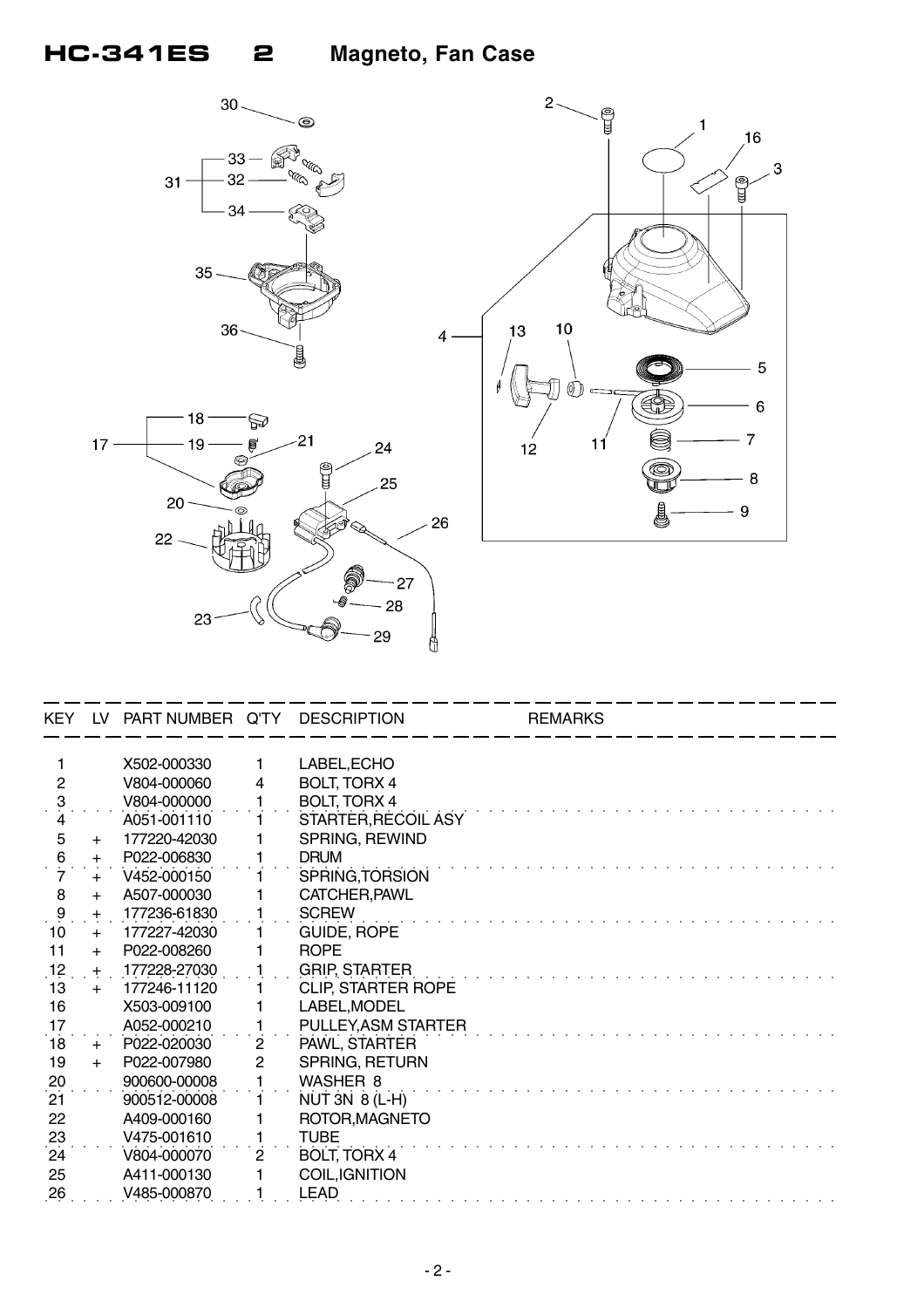



| <b>KEY</b>      | IV. | PART NUMBER Q'TY |   | <b>DESCRIPTION</b>     | <b>REMARKS</b> |
|-----------------|-----|------------------|---|------------------------|----------------|
|                 |     |                  |   |                        |                |
| -27             |     | A425-000000      |   | <b>SPARKPLUG</b>       |                |
| -28             |     | A426-000010      |   | TERMINAL, SPARKPLUG    |                |
| $^{29}$         |     | A427-000013      |   | <b>CAP, SPARK PLUG</b> |                |
| 30 <sup>°</sup> |     | 610350-12360     |   | <b>WASHER</b>          |                |
| -31             |     | A056-000190      |   | <b>CLUTCH ASY</b>      |                |
| -32             |     | A566-000000      | 2 | SPRING, CLUTCH         |                |
| 33 <sub>3</sub> |     | 175017-44331     | 2 | SHOE, CLUTCH           |                |
| -34             |     | A552-000080      |   | HUB, CLUTCH            |                |
| $\frac{35}{5}$  |     | A570-000140      |   | CASE, CLUTCH           |                |
| 36              |     | V804-000060      | 4 | BOLT, TORX 4           |                |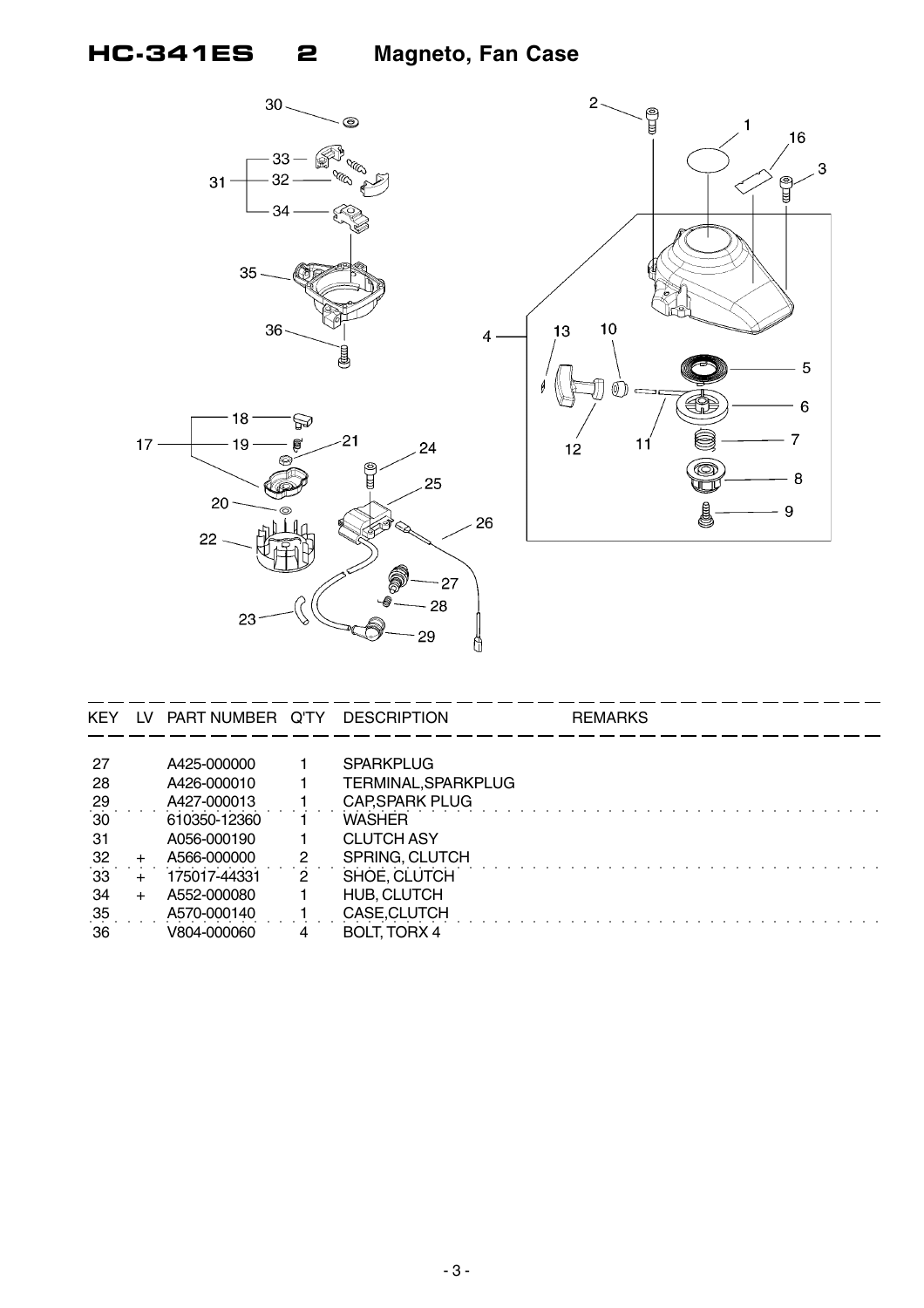## **HC-341ES 3 Air Cleaner, Muffler**



|            | KEY LV PART NUMBER Q'TY DESCRIPTION |                |                            | <b>REMARKS</b> |  |
|------------|-------------------------------------|----------------|----------------------------|----------------|--|
|            | V805-000190                         | $\mathbf{2}$   | <b>BOLT, TORX 5</b>        |                |  |
| 3          | 145806-42030                        | 1              | <b>MUFFLER</b>             |                |  |
|            | 145866-42031                        |                | <b>GASKET, MUFFLER LID</b> |                |  |
| 4<br>5     | A313-000870                         |                | <b>GUIDE, EXHAUST</b>      |                |  |
| 6          | V804-000030                         | 3              | <b>BOLT, TORX 4</b>        |                |  |
| 7          | A313-001020                         |                | GUIDE, EXHAUST             |                |  |
| $\dot{8}$  | V804-000050                         | 1.             | <b>BOLT, TORX 4</b>        |                |  |
| 9          | V <sub>104</sub> -000850            | 1              | GASKET, EXHAUST            |                |  |
| .10        | A320-000430                         |                | COVER, MUFFLER             |                |  |
| 11         | A323-000010                         |                | PIECE, COVER               |                |  |
| 12         | V805-000150                         | $\overline{c}$ | <b>BOLT, TORX 5</b>        |                |  |
| 13         | V <sub>103</sub> -000180            |                | <b>GASKET, INTAKE</b>      |                |  |
| 14         | A200-000300                         | 1.             | <b>INSULATOR, INTAKE</b>   |                |  |
| 15         | V805-000220                         | $\overline{c}$ | <b>BOLT, TORX 5</b>        |                |  |
| 16         | V103-000410                         |                | <b>GASKET, INTAKE</b>      |                |  |
| $\dot{17}$ | A021-001610                         |                | CARBURETOR, DIAPHRAGM      |                |  |
| 18         | 900515-00006                        |                | NUT, FLANGE 6              |                |  |
| 19         | 900502-00006                        |                | <b>NUT 6 (3N)</b>          |                |  |
| 20         | V430-002120                         | 1.             | CABLE, BOWDEN              |                |  |
| 21         | P021-015100                         | 1              | <b>CLEANER CASE ASY</b>    |                |  |
| 22         | 129011-52730                        |                | PLATE, PREVENT             |                |  |
| 23         | V805-000100                         | $\overline{2}$ | <b>BOLT, TORX 5</b>        |                |  |
| 24         | 130310-54130                        |                | FILTER, AIR                |                |  |
| 25         | A232-000400                         |                | LID, CLEANER               |                |  |
| 26         | 890332-52730                        | 1.             | LABEL, CHOKE               |                |  |
| 27         | V299-000250                         | 1              | KNOB, FASTENER             |                |  |
| 28         | X505-002310                         | 1              | LABEL, CAUTION             |                |  |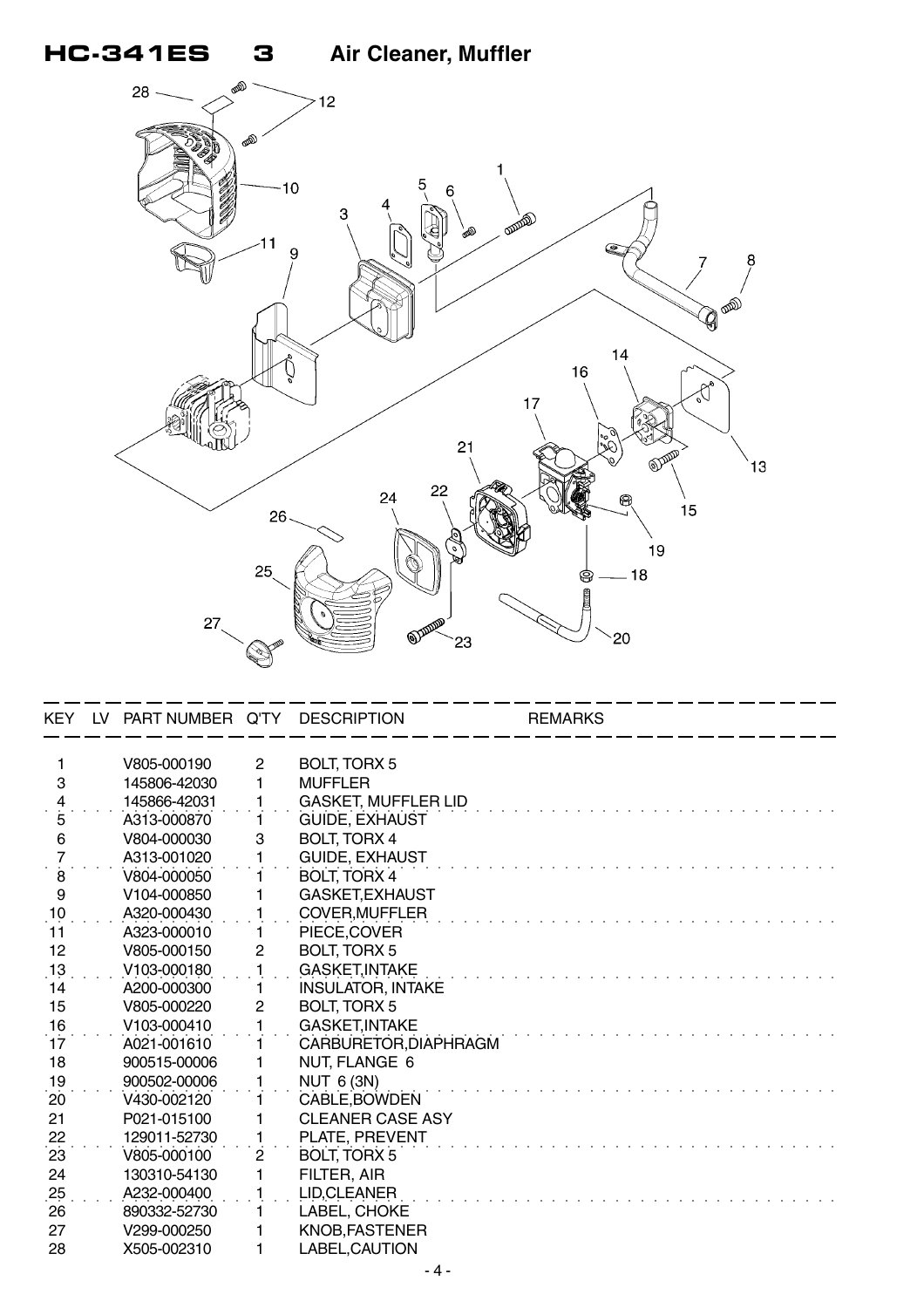### **HC-341ES 4 Fuel Tank**



| KEY. | LV. | PART NUMBER Q'TY |   | <b>DESCRIPTION</b>      | <b>REMARKS</b> |
|------|-----|------------------|---|-------------------------|----------------|
|      |     |                  |   |                         |                |
|      |     | V805-000160      | 3 | <b>BOLT, TORX 5</b>     |                |
| 2    |     | 900603-00005     | 3 | <b>WASHER 5</b>         |                |
|      |     | V353-000231      | 3 | COLLAR <sub>,5</sub>    |                |
|      |     | P021-012210      |   | <b>CAP,FUEL ASY</b>     |                |
| 5    | $+$ | A365-000060      |   | CONNECTOR, CAP          |                |
| 6    | $+$ | 131016-55830     |   | <b>GASKET, FUEL CAP</b> |                |
|      |     | 131205-07320     |   | STRAINER, FUEL          |                |
| 8    |     | 132012-12361     |   | <b>PIPE</b>             |                |
| 9    |     | 132013-26630     |   | <b>CLIP</b>             |                |
| 10   |     | V186-000140      |   | <b>JOINT, PIPE</b>      |                |
| 11   |     | 132013-09820     |   | <b>CLIP</b>             |                |
| 12   |     | 132115-55930     |   | <b>GROMMET, FUEL</b>    |                |
| 13   |     | 130110-54430     |   | PIPE, IMPULSE           |                |
| 14   |     | 132010-40830     |   | <b>PIPE</b><br>$3*6*75$ |                |
| 15   |     | V471-001880      |   | <b>PIPE</b>             |                |
| 16   |     | 437411-19830     |   | CLIP, OIL PIPE          |                |
| 17   |     | A356-000030      |   | <b>VALVE, CHECK</b>     |                |
| 18   |     | A350-000590      |   | <b>TANK, FUEL</b>       |                |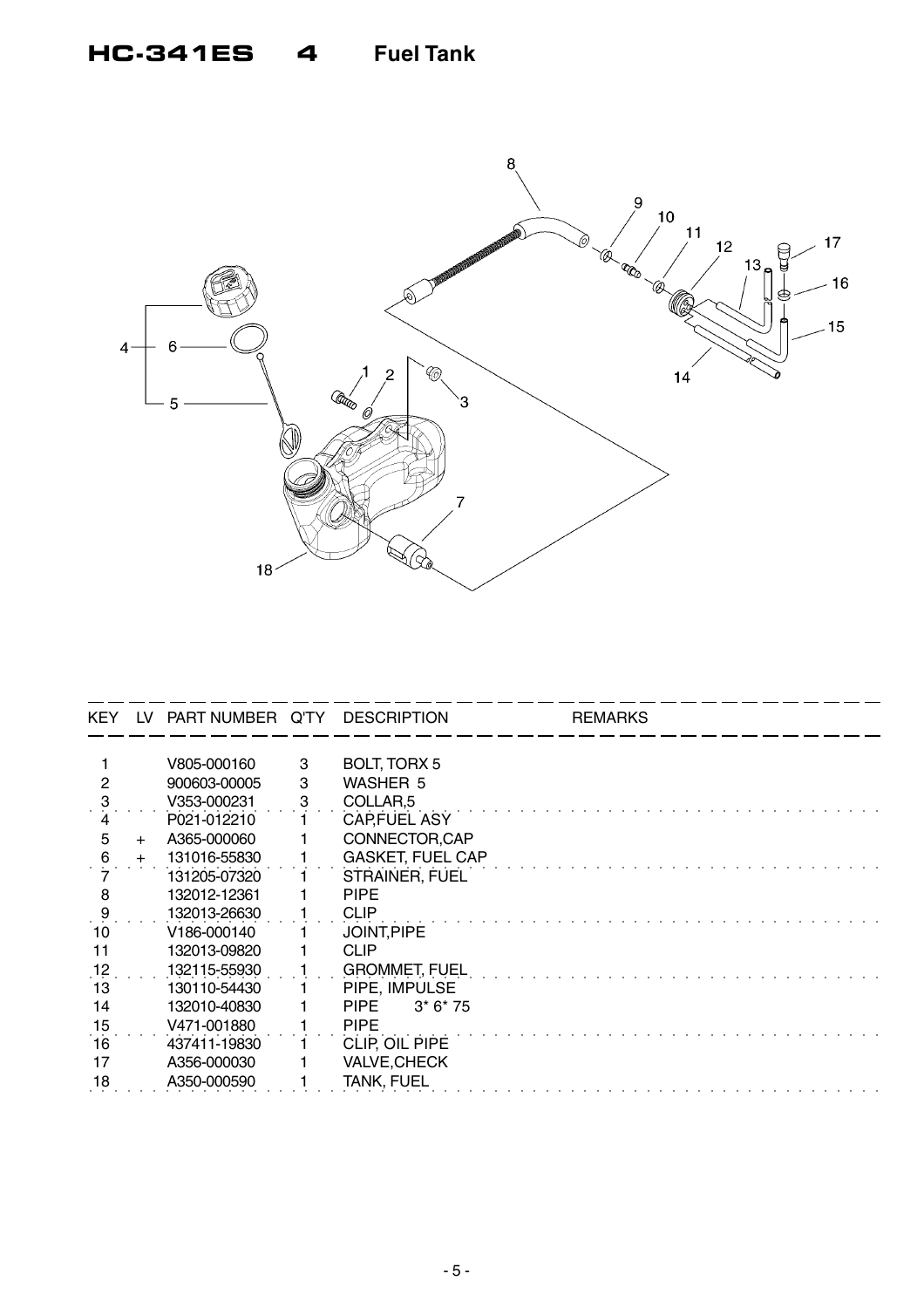#### **HC-341ES 5 Handle**

| 4<br>17<br>5<br>$\boldsymbol{9}$<br>$\,6\,$<br>虛<br>7<br>ß.<br>11<br>8<br>CRADO<br>₿<br>10 <sup>′</sup> |       | 1<br>$\circledS$ |
|---------------------------------------------------------------------------------------------------------|-------|------------------|
|                                                                                                         |       |                  |
|                                                                                                         |       |                  |
| 13 <sup>′</sup><br>৬<br><b>EVER</b><br>14                                                               | كأكرا |                  |

| KEY | LV. | PART NUMBER  | -Q'TY | <b>DESCRIPTION</b>       | <b>REMARKS</b> |
|-----|-----|--------------|-------|--------------------------|----------------|
|     |     |              |       |                          |                |
|     |     | P021-014900  |       | <b>FRONT HANDLE ASY</b>  |                |
|     |     | C423-000350  |       | <b>FIXTURE, HANDLE</b>   |                |
|     |     | C600-001020  |       | <b>FRAME</b>             |                |
|     |     | V420-001730  |       | <b>CUSHION</b>           |                |
|     |     | V401-000160  |       | CUSHION,5                |                |
|     |     | V805-000220  |       | <b>BOLT, TORX 5</b>      |                |
|     |     | A440-001140  |       | SWITCH, ON OFF           |                |
|     |     | 900500-00005 |       | NUT <sub>5</sub>         |                |
| 12  |     | P021-014630  |       | <b>HANDLE ASY, REAR</b>  |                |
| 10  | $+$ | V804-000010  | 3     | <b>BOLT, TORX 4</b>      |                |
| 16  |     | V805-000050  |       | <b>BOLT, TORX 5</b>      |                |
| 13  |     | V452-000350  |       | SPRING, TORSION          |                |
| 14  |     | C460-000111  |       | <b>LOCKOUT, THROTTLE</b> |                |
| 15  |     | C450-000270  |       | CONTROL, THROTTLE        |                |
| 16  |     | V805-000050  |       | <b>BOLT, TORX 5</b>      |                |
|     |     | X502-000390  |       | LABEL,ECHO               |                |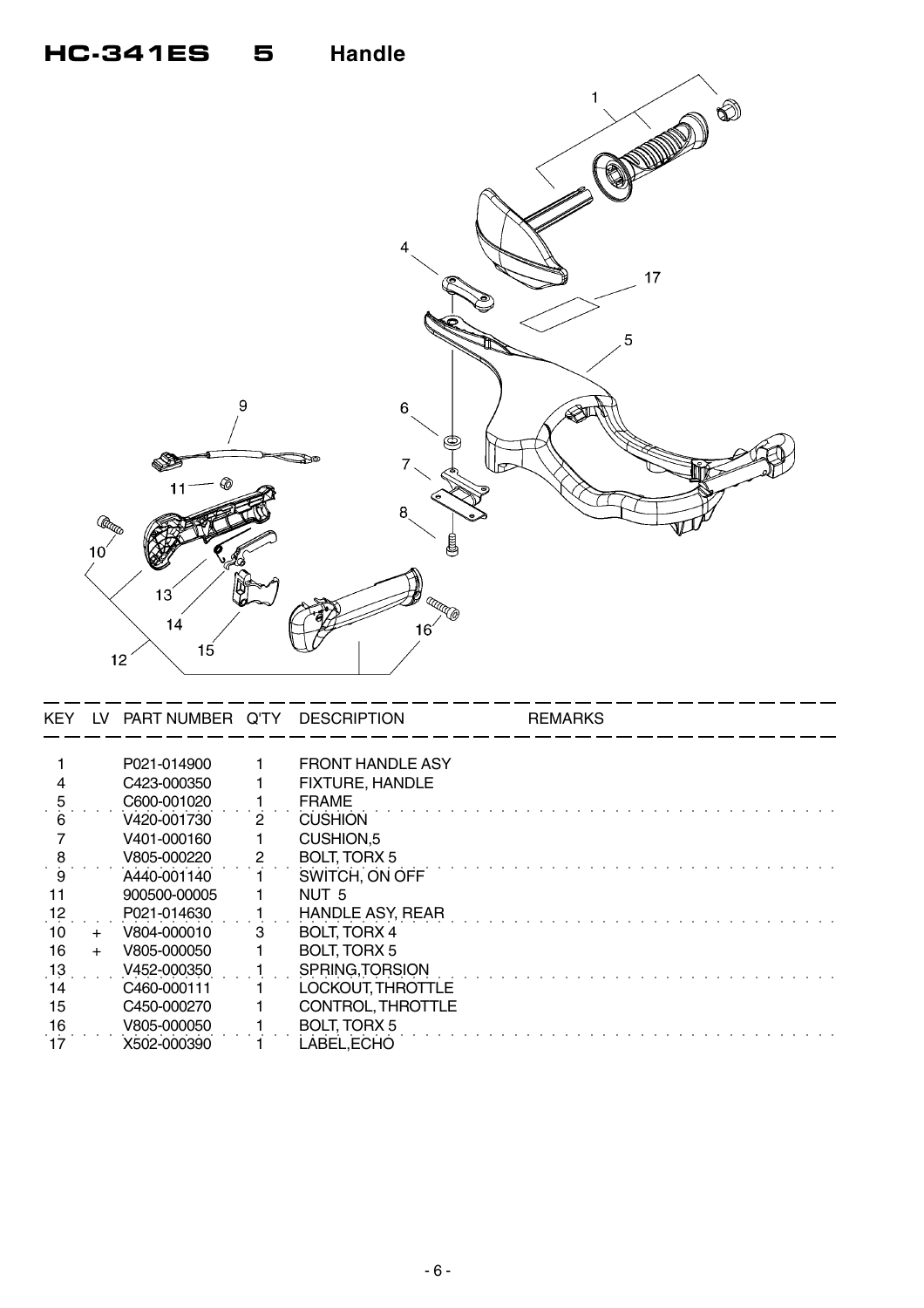### **HC-341ES 6 Gear Case**



| KEY.            | LV. | PART NUMBER Q'TY         |                      | <b>DESCRIPTION</b>        | <b>REMARKS</b> |
|-----------------|-----|--------------------------|----------------------|---------------------------|----------------|
| 2               |     | C531-000440              |                      | CASE, GEAR                |                |
| 3               |     | V450-000690              | 4                    | SPRING, COMPRESSION       |                |
|                 |     | V805-000150              |                      | <b>BOLT, TORX 5</b>       |                |
| 5               |     | V <sub>150</sub> -001950 | $\overline{2}$       | PLATE, EYE                |                |
| 6               |     | C532-000080              | $\mathbf{2}$         | ROD, CONNECTING           |                |
|                 |     | 610327-01261             | $\mathbf{2}$         | <b>BEARING, NEEDLE</b>    |                |
| 8               |     | V555-000000              | $\mathbf{2}^{\circ}$ | BEARING, NEEDLE 10        |                |
| 9               |     | 100014-17330             | 2                    | <b>SPACER, PISTON PIN</b> |                |
| 10              |     | V060-000040              |                      | <b>GEAR, SPUR</b>         |                |
| 11              |     | V110-000090              |                      | <b>GASKET, GEAR CASE</b>  |                |
| 12              |     | C531-000450              |                      | CASE, GEAR                |                |
| 13              |     | 900804-00608             |                      | BEARING, BALL 608         |                |
| 14              |     | V650-000160              |                      | <b>GEAR, SPUR</b>         |                |
| 15              |     | 900812-06200             |                      | BEARING, BALL 6200        |                |
| $\frac{16}{17}$ |     | V806-000010              | 3                    | <b>BOLT, TORX 6</b>       |                |
|                 |     | A556-000500              |                      | DRUM, CLUTCH              |                |
| 18              |     | V804-000060              | 6                    | <b>BOLT, TORX 4</b>       |                |
| 19              |     | V805-000010              |                      | <b>BOLT, TORX 5</b>       |                |
| 20              |     | 94984-06075              |                      | NIPPLE, GREASE            |                |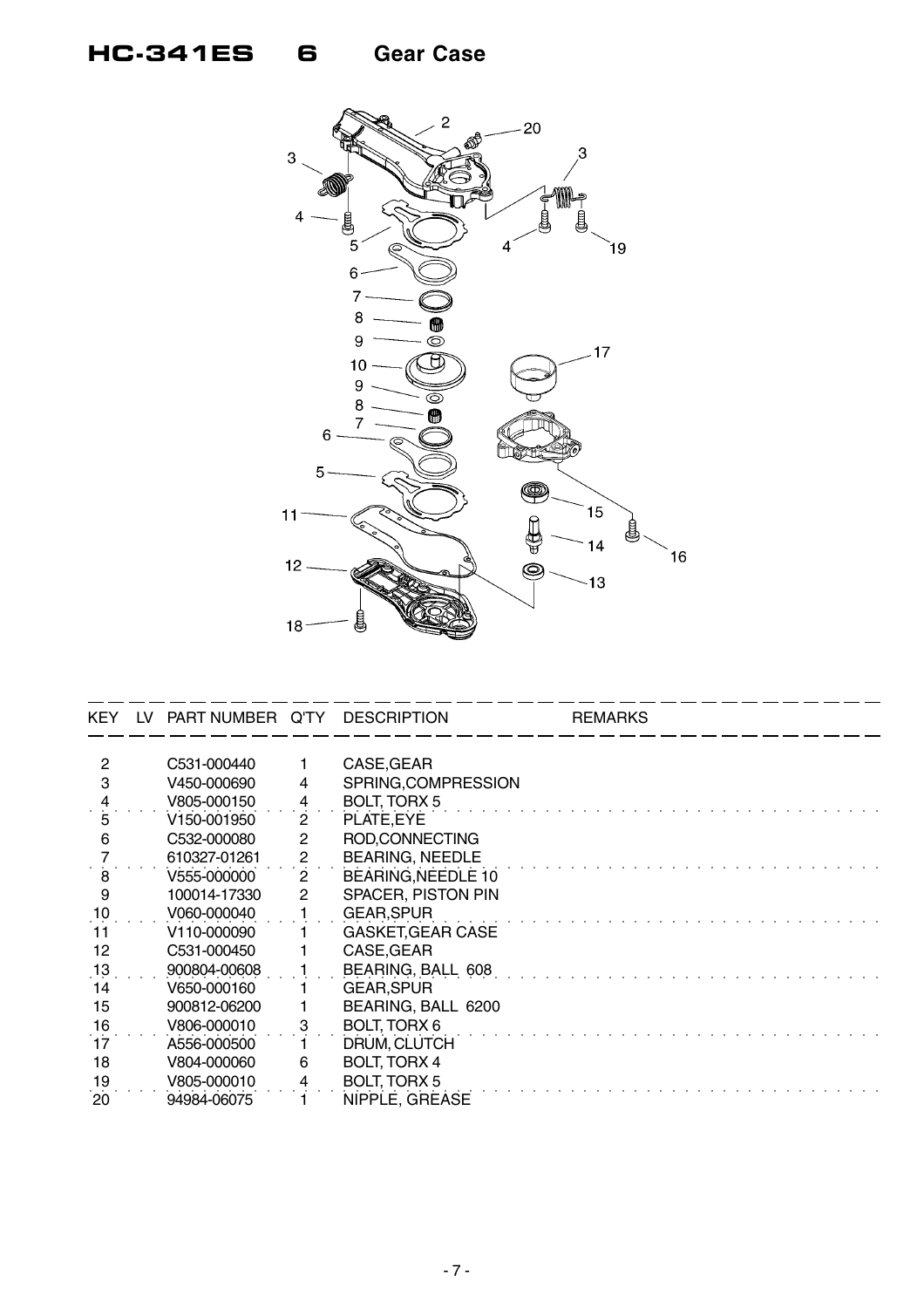

|                | KEY LV PART NUMBER Q'TY DESCRIPTION |                 |                          | <b>REMARKS</b> |
|----------------|-------------------------------------|-----------------|--------------------------|----------------|
|                | C571-000040                         |                 | <b>GUIDE, CORRECTION</b> |                |
| $\overline{c}$ | 92108-05000                         | 3               | <b>NUT, FLANGE</b>       |                |
| $\dot{3}$      | V805-000130                         | $\frac{4}{\pi}$ | <b>BOLT, TORX 5</b>      |                |
|                | 433022-06460                        | 5               | <b>NUT</b>               |                |
| $\overline{5}$ | X505-002030                         |                 | LABEL, CAUTION           |                |
| 6              | V805-000110                         |                 | <b>BOLT, TORX 5</b>      |                |
|                | X425-000450                         |                 | SUPPORT, CUTTER          |                |
| 8              | X425-000460                         |                 | SUPPORT, CUTTER          |                |
| $\frac{9}{1}$  | X411-000680                         |                 | <b>CUTTER</b>            |                |
| 10             | X411-000690                         |                 | <b>CUTTER</b>            |                |
| 11             | V353-000260                         | 5               | COLLAR <sub>5</sub>      |                |
| 12             | V541-000150                         |                 | <b>SEAL</b>              |                |
| 13             | V805-000220                         | 3               | <b>BOLT, TORX 5</b>      |                |
| 14             | V150-001960                         |                 | PLATE, EYE               |                |
| 15             | 699115-02062                        | 5               | <b>BOLT</b>              |                |
| 16             | 699118-04560                        | 5               | <b>WASHER</b>            |                |
| 17             | V805-000180                         | 2               | <b>BOLT, TORX 5</b>      |                |
| 18             | V <sub>150</sub> -001970            |                 | PLATE, EYE               |                |
| 19             | 898523-08960                        |                 | <b>SCABBARD, BLADE</b>   |                |
| 20             | 898510-07130                        |                 | BAG, TOOL                |                |
| 21             | 895112-00330                        |                 | SPANNER 8*10             |                |
| 22             | 895410-03930                        |                 | WRENCH, W/S. DRIVER      |                |
| 23             | X605-000050                         |                 | TOOL,LWRENCH             |                |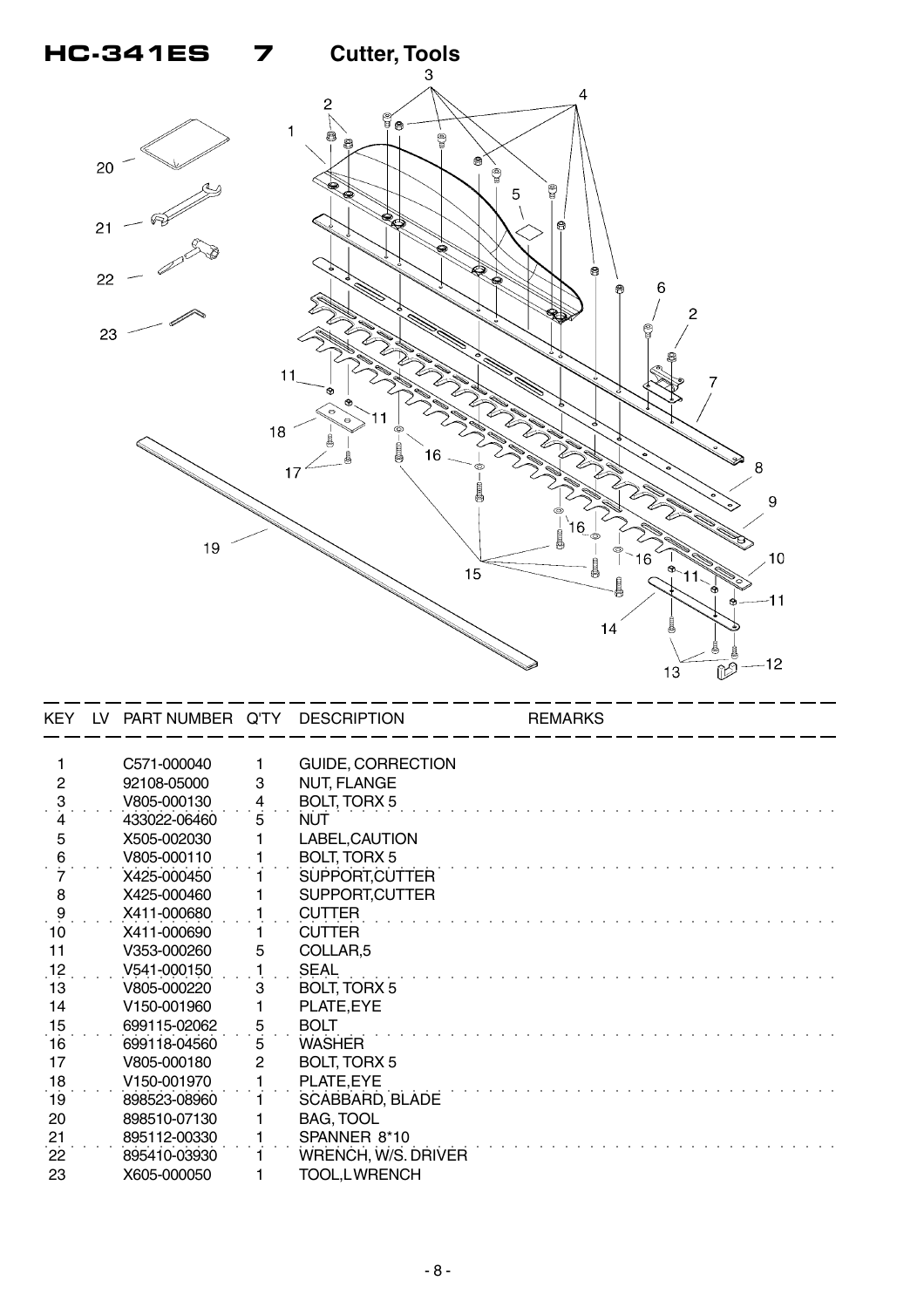### **HC-341ES 8 Carbrettor**



| KEY            |       | LV PART NUMBER Q'TY |   | <b>DESCRIPTION</b>      | <b>REMARKS</b> |
|----------------|-------|---------------------|---|-------------------------|----------------|
|                |       | A021-001610         | 1 | CARBURETOR, DIAPHRAGM   |                |
|                | $+$   | 125344-13931        | 3 | <b>SCREW</b>            |                |
|                | $+$   | P005-001240         |   | <b>POST</b>             |                |
| $rac{2}{3}$    | $+$   | P005-002050         |   | COVER ASY, ROTOR        |                |
| $\overline{4}$ | $+$   | P005-000100         |   | SCREW, THROTTLEADJUST   |                |
|                | $+$   | P005-000190         |   | E-RING                  |                |
| $\frac{5}{7}$  | $+$   | P005-000280         |   | O-RING                  |                |
| 8              | $+$   | P005-000940         |   | SPRING, METER. LEVER    |                |
| 9              | $+$   | 125323-08260        |   | ARM, VALVE              |                |
| 10             | $+$   | 125338-13930        |   | PIN, METERING ARM       |                |
| 11             | $+$   | 125337-08260        |   | VALVE, INLET NEEDLE     |                |
| 12             | $+$   | 125339-42030        |   | <b>SCREW</b>            |                |
| 13             | $+$   | P005-000200         |   | <b>GASKET, METERING</b> |                |
| 14             | $+$   | P005-001780         |   | <b>DIAPHRAGM</b>        |                |
| 15             | $+$   | 125342-52130        |   | COVER, DIAPHRAGM        |                |
| 16             | $+$   | 125344-52130        | 3 | <b>SCREW</b>            |                |
| 17             | $+$   | P005-000010         |   | <b>STRAINER</b>         |                |
| 18             | $+$   | P005-002060         |   | NEEDLE, HIGH SPEED      |                |
| 19             | $+$   | P005-001250         |   | RETAINER, PLUG BALL     |                |
| 20             | $+$   | P005-001270         |   | PLUG, H AJUST SCREW     |                |
| 21             | $+$   | P005-000510         |   | DIAPHRAGM, PUMP         |                |
| 22             | $+$   | P005-000520         |   | <b>GASKET, PUMP</b>     |                |
| 23             | $+$   | P005-001890         |   | <b>BASE, ASY PRIMER</b> |                |
| 24             | $\pm$ | P005-000270         |   | <b>SCREW</b>            |                |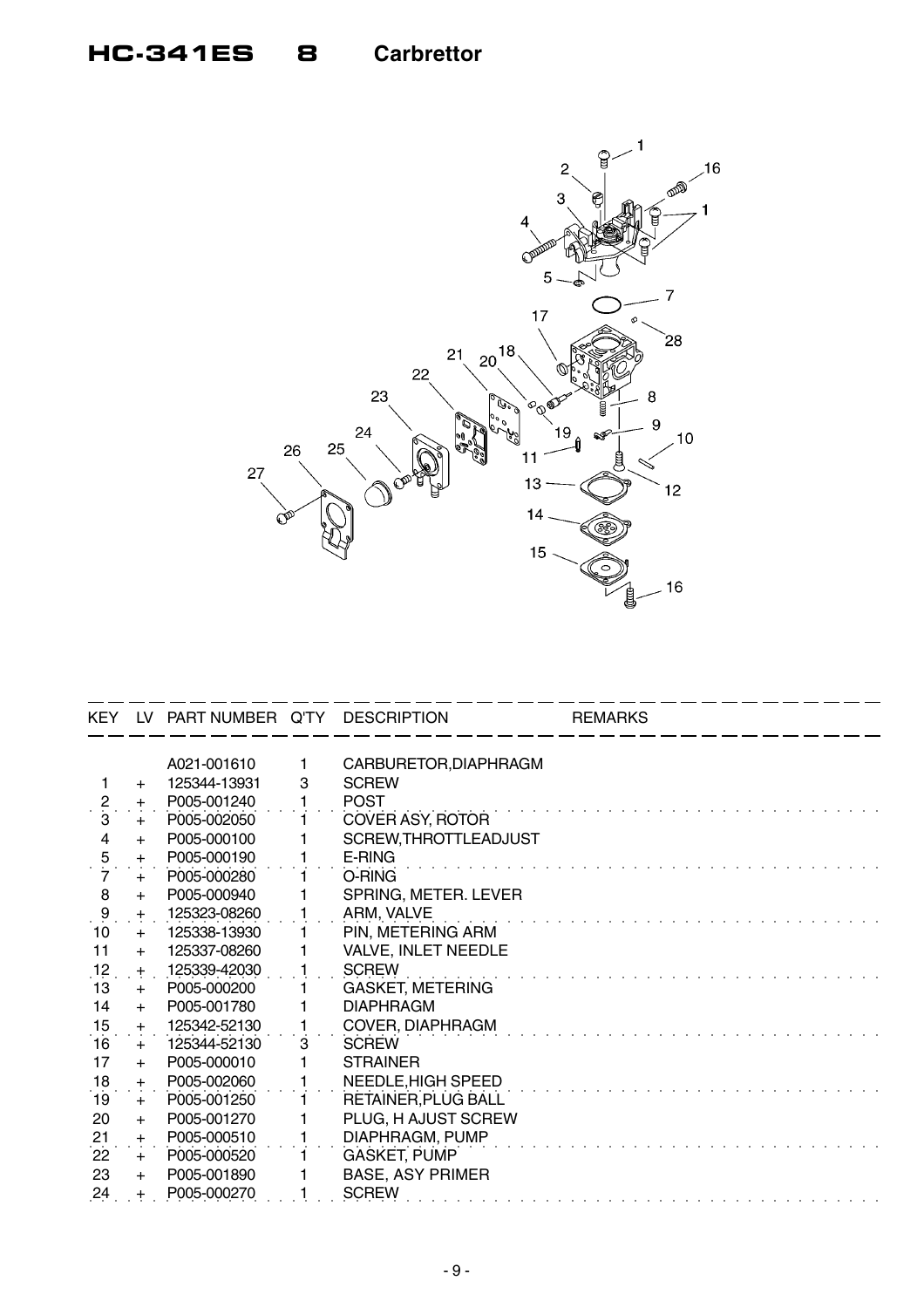### HC-341ES 8 Carburettor



| KEY                     | LV. | PART NUMBER Q'TY                                          |   | DESCRIPTION                                                              | <b>REMARKS</b> |
|-------------------------|-----|-----------------------------------------------------------|---|--------------------------------------------------------------------------|----------------|
| -25<br>26<br>-27<br>-28 |     | 125381-46730<br>P005-000250<br>P005-001900<br>P005-001000 | 4 | <b>PUMP, PRIMING</b><br><b>RETAINER</b><br><b>SCREW</b><br>ROLLER, GUIDE |                |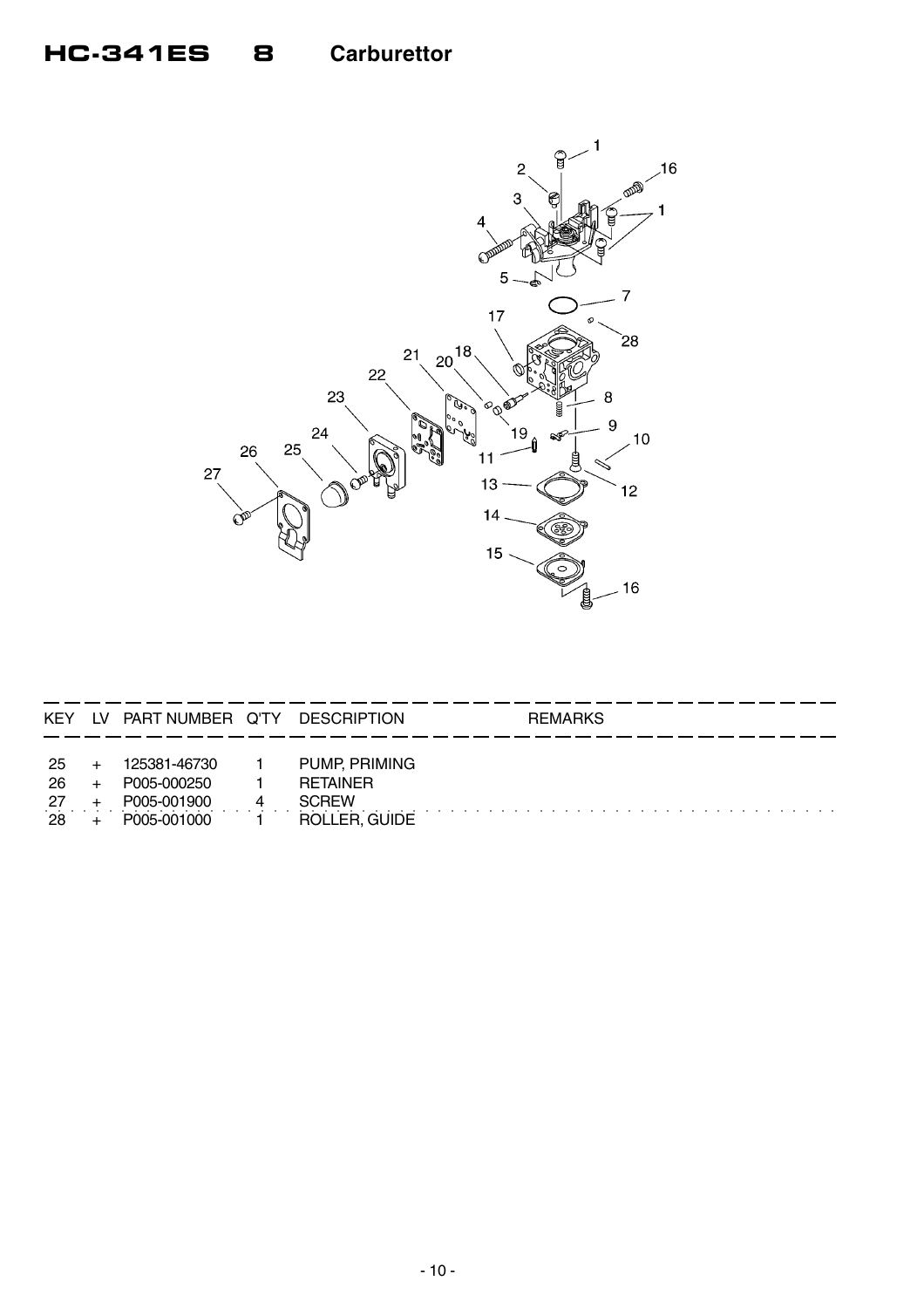#### **HC-341ES** 9 Gasket & Diaphragm Kit

| <b>KEY</b> | LV. | PART NUMBER Q'TY | <b>DESCRIPTION</b>          | <b>REMARKS</b> |
|------------|-----|------------------|-----------------------------|----------------|
|            |     | P005-001660      | <b>DIAPHRAGM/GASKET KIT</b> |                |
| 8-14       | $+$ | P005-001780      | <b>DIAPHRAGM</b>            |                |
| $8 - 13$   |     | P005-000200      | <b>GASKET, METERING</b>     |                |
| $8-21$     |     | P005-000510      | DIAPHRAGM, PUMP             |                |
| 8-22       |     | P005-000520      | <b>GASKET, PUMP</b>         |                |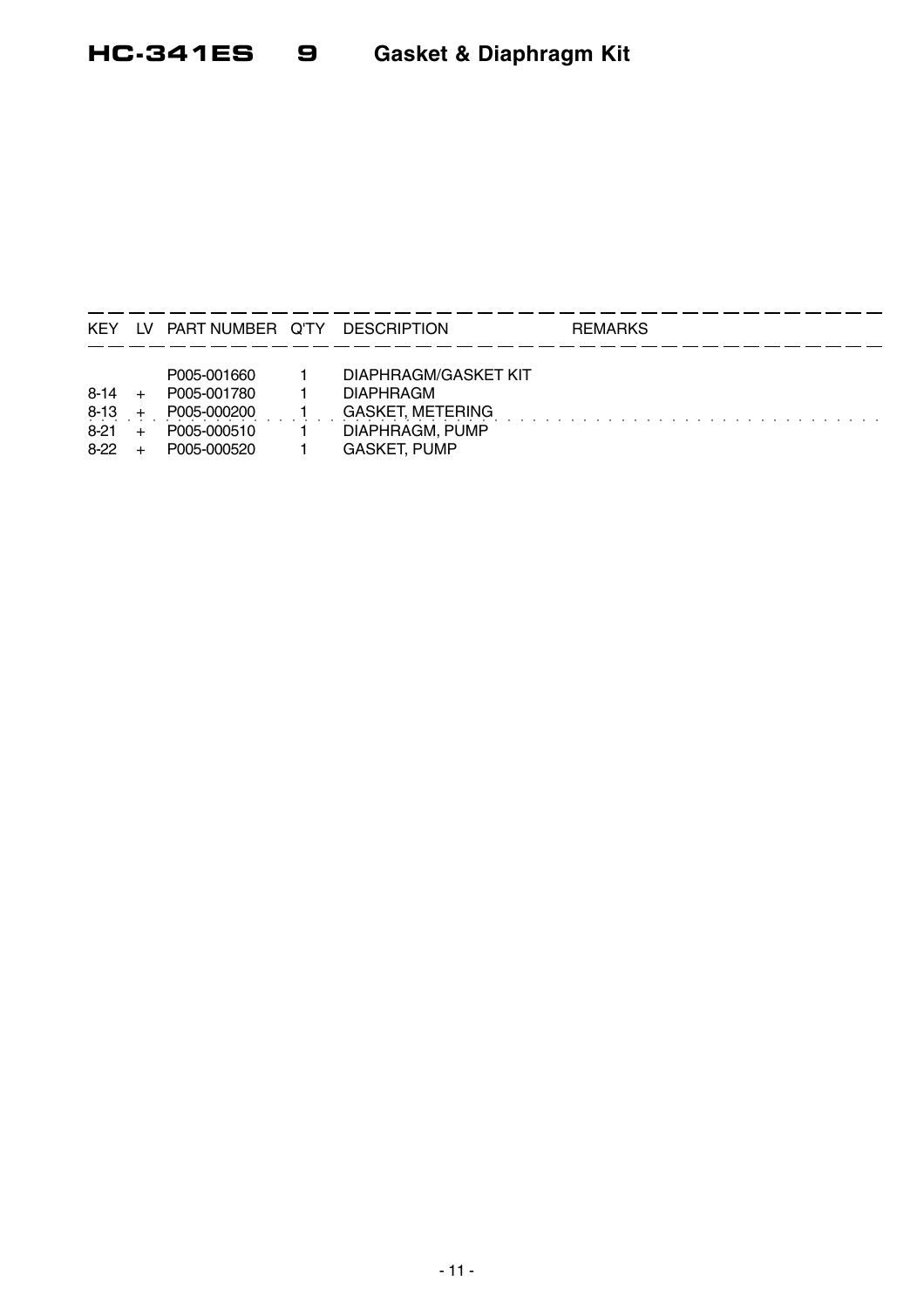| <b>KEY</b> |     | LV PART NUMBER Q'TY | <b>DESCRIPTION</b>      | <b>REMARKS</b> |
|------------|-----|---------------------|-------------------------|----------------|
|            |     |                     |                         |                |
|            |     | P005-001670         | <b>REBUILD KIT</b>      |                |
| $8 - 17$   | $+$ | P005-000010         | <b>STRAINER</b>         |                |
| $8 - 11$   | $+$ | 125337-08260        | VALVE, INLET NEEDLE     |                |
| $8 - 10$   | $+$ | 125338-13930        | PIN, METERING ARM       |                |
| 8-8        | $+$ | P005-000940         | SPRING, METER. LEVER    |                |
| $8 - 10$   | $+$ | 125323-08260        | ARM, VALVE              |                |
| $8 - 14$   |     | P005-001780         | <b>DIAPHRAGM</b>        |                |
| $8 - 13$   | $+$ | P005-000200         | <b>GASKET, METERING</b> |                |
| $8-21$     | $+$ | P005-000510         | DIAPHRAGM, PUMP         |                |
| 8-22       | $+$ | P005-000520         | <b>GASKET, PUMP</b>     |                |
| $8 - 28$   |     | P005-001000         | ROLLER, GUIDE           |                |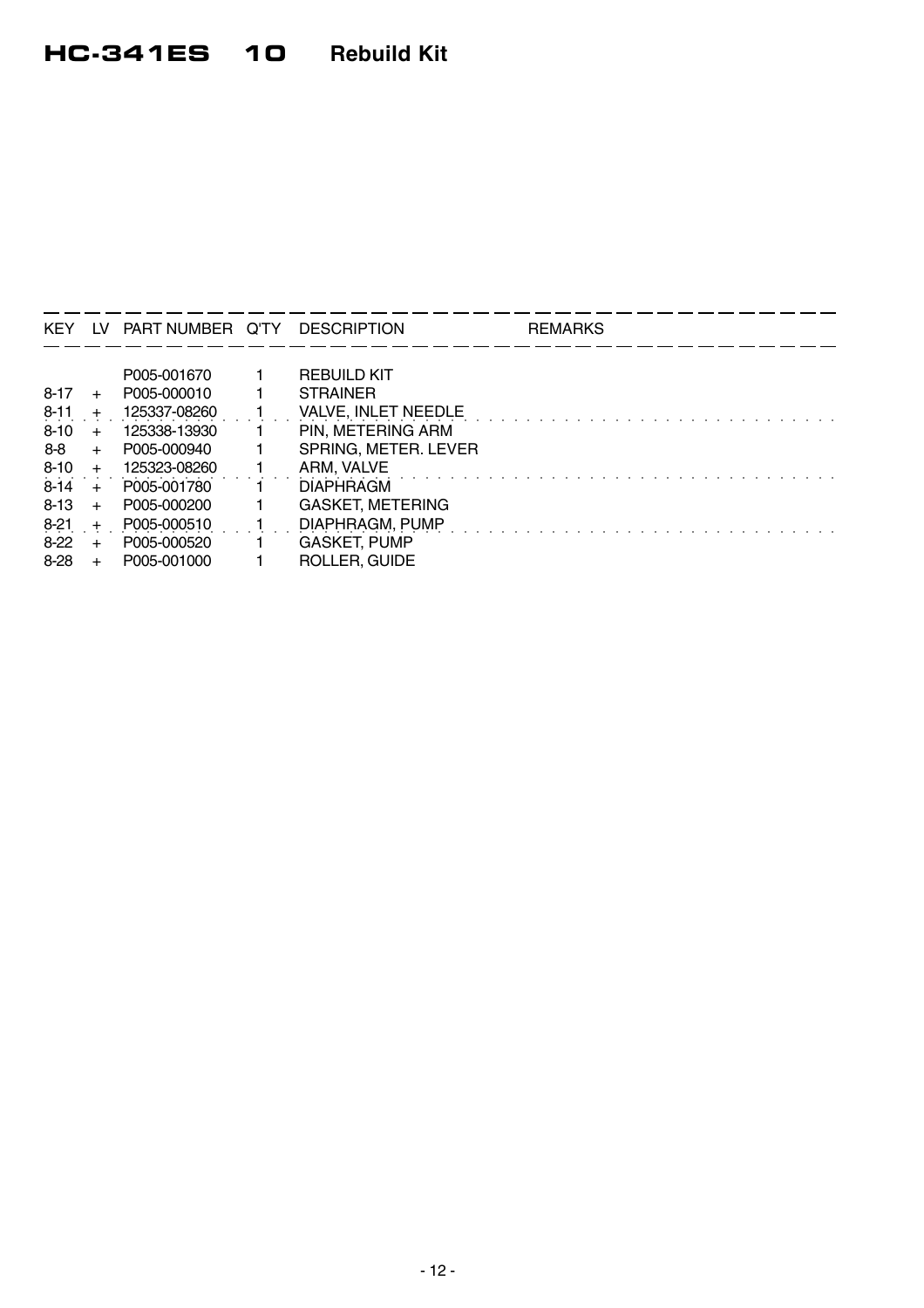| <b>Index</b>        |                         |                     |                         |                     |                                     |  |  |
|---------------------|-------------------------|---------------------|-------------------------|---------------------|-------------------------------------|--|--|
| <b>Parts Number</b> | Key No.                 | <b>Parts Number</b> | Key No.                 | <b>Parts Number</b> | Key No.                             |  |  |
| A011-000223         | $1 - 7$                 | P005-000510         | $9 -$                   | V471-001880         | $4 - 15$                            |  |  |
| A021-001610         | $3 - 17$                | P005-000510         | $10 -$                  | V475-001610         | $2 - 23$                            |  |  |
| A021-001610         | $8 -$                   | P005-000520         | $8 -$<br>22             | V485-000870         | $2 -$<br>26                         |  |  |
| A051-001110         | $2 -$<br>$\overline{4}$ | P005-000520         | $9 -$                   | V541-000150         | -12<br>7 -                          |  |  |
| A052-000210         | $2 -$<br>-17            | P005-000520         | $10 -$                  | V555-000000         | $6 -$<br>8                          |  |  |
| A056-000190         | $2 - 31$                | P005-000940         | $8 -$<br>8              | V650-000160         | $6 -$<br>-14                        |  |  |
| A101-000130         | -13<br>1 -              | P005-000940         | $10 -$                  | V804-000000         | 2 -<br>3                            |  |  |
| A127-000170         | $1 - 19$                | P005-001000         | $8 -$<br>28             | V804-000010         | 5 -<br>-10                          |  |  |
| A130-000890         | 15<br>1 -               | P005-001000         | $10 -$                  | V804-000030         | 3 -<br>6                            |  |  |
| A160-000880         | -17<br>1 -              | P005-001240         | $8 -$<br>$\overline{2}$ | V804-000050         | 3 -<br>8                            |  |  |
| A200-000300         | 14<br>3 -               | P005-001250         | $8 -$<br>19             | V804-000060         | $2 -$<br>$\overline{2}$             |  |  |
| A232-000400         | $3 -$<br>25             | P005-001270         | $8 -$<br>20             | V804-000060         | 2 -<br>36                           |  |  |
| A313-000870         | 5<br>3 -                | P005-001660         | $9 -$                   | V804-000060         | $6 -$<br>18                         |  |  |
| A313-001020         | 3 -<br>7                | P005-001670         | $10 -$                  | V804-000070         | $2 -$<br>24                         |  |  |
| A320-000430         | 10<br>3 -               | P005-001780         | $8 - 14$                | V805-000010         | 19<br>6 -                           |  |  |
| A323-000010         | $3 -$<br>11             | P005-001780         | $9 -$                   | V805-000050         | 5 -<br>-16                          |  |  |
| A350-000590         | 18<br>4 -               | P005-001780         | $10 -$                  | V805-000100         | 3 -<br>23                           |  |  |
| A356-000030         | 4 -<br>17               | P005-001890         | $8 -$<br>23             | V805-000110         | $7 -$<br>6                          |  |  |
| A365-000060         | 5<br>4 -                | P005-001900         | 27<br>8 -               | V805-000130         | 3<br>7 -                            |  |  |
| A409-000160         | $2 -$<br>22             | P005-002050         | 3<br>8 -                | V805-000150         | 18<br>1 -                           |  |  |
| A411-000130         | $2 -$<br>-25            | P005-002060         | 18<br>8 -               | V805-000150         | 21<br>1 -                           |  |  |
| A425-000000         | $2 - 27$                | P021-012210         | $\overline{4}$<br>4 -   | V805-000150         | 3 -<br>-12                          |  |  |
| A426-000010         | 28<br>2 -               | P021-014590         | 8<br>1 -                | V805-000150         | $6 -$<br>4                          |  |  |
| A427-000013         | 29<br>2 -               | P021-014630         | 12<br>5 -               | V805-000160         | 4 -<br>$\mathbf 1$                  |  |  |
| A440-001140         | 5 -<br>9                | P021-014900         | $\mathbf{1}$<br>5 -     | V805-000180         | 17<br>7 -                           |  |  |
| A507-000030         | 2 -<br>8                | P021-015100         | 21<br>3 -               | V805-000190         | 3 -<br>-1                           |  |  |
| A552-000080         | $2 - 34$                | P022-006830         | 6<br>$2 -$              | V805-000220         | 3 - 15                              |  |  |
| A556-000500         | 6 - 17                  | P022-007980         | $2 - 19$                | V805-000220         | 5 -<br>- 8                          |  |  |
| A566-000000         | $2 - 32$                | P022-008260         | $2 - 11$                | V805-000220         | $7 - 13$                            |  |  |
| A570-000140         | 2 - 35                  | P022-020030         | $2 - 18$                | V806-000010         | $6 - 16$                            |  |  |
| C423-000350         | $5 - 4$                 | V060-000040         | $6 - 10$                | X411-000680         | $7 - 9$                             |  |  |
| C450-000270         | $5 - 15$                | V100-000250         | 1 - 14                  | X411-000690         | $7 - 10$                            |  |  |
| C460-000111         | $5 - 14$                | V103-000180         | 13<br>3 -               | X425-000450         | $7 - 7$                             |  |  |
| C531-000440         | $\overline{2}$<br>$6 -$ | V103-000410         | $3 - 16$                | X425-000460         | 7 - 8                               |  |  |
| C531-000450         | $6 - 12$                | V104-000850         | $3 -$<br>9              | X502-000330         | $2 -$<br>$\overline{\phantom{0}}$ 1 |  |  |
| C532-000080         | $6 -$<br>6              | V110-000090         | $6 - 11$                | X502-000390         | $5 - 17$                            |  |  |
| C571-000040         | $7 -$<br>-1             | V150-001950         | - 5<br>6 -              | X503-009100         | $2 - 16$                            |  |  |
| C600-001020         | $5 -$<br>-5             | V150-001960         | $7 - 14$                | X505-002030         | $7 - 5$                             |  |  |
| P005-000010         | $8 - 17$                | V150-001970         | $7 - 18$                | X505-002310         | $3 - 28$                            |  |  |
| P005-000010         | $10 -$                  | V186-000140         | $4 - 10$                | X605-000050         | 7 - 23                              |  |  |
| P005-000100         | 8 -<br>-4               | V299-000250         | 27<br>3 -               | 100013-11520        | $1 - 12$                            |  |  |
| P005-000190         | $8 - 5$                 | V353-000231         | $4 - 3$                 | 100014-08960        | $1 -$<br>- 9                        |  |  |
| P005-000200         | $8 - 13$                | V353-000260         | $7 - 11$                | 100014-17330        | $6 -$<br>- 9                        |  |  |
| P005-000200         | $9 -$                   | V401-000160         | 5 -<br>$\overline{7}$   | 100015-04630        | $1 - 11$                            |  |  |
| P005-000200         | $10 -$                  | V420-001730         | $5 -$<br>6              | 100113-05930        | $1 - 10$                            |  |  |
| P005-000250         | $8 - 26$                | V430-002120         | 20<br>$3 -$             | 100204-52132        | 1 -<br>$\overline{1}$               |  |  |
| P005-000270         | $8 - 24$                | V450-000690         | $6 -$<br>- 3            | 100212-42031        | $\overline{2}$<br>1 -               |  |  |
| P005-000280         | $8 - 7$                 | V452-000150         | $2 - 7$                 | 100215-03930        | $1 -$<br>- 6                        |  |  |
| P005-000510         | $8 - 21$                | V452-000350         | $5 - 13$                | 100242-42030        | $1 - 5$                             |  |  |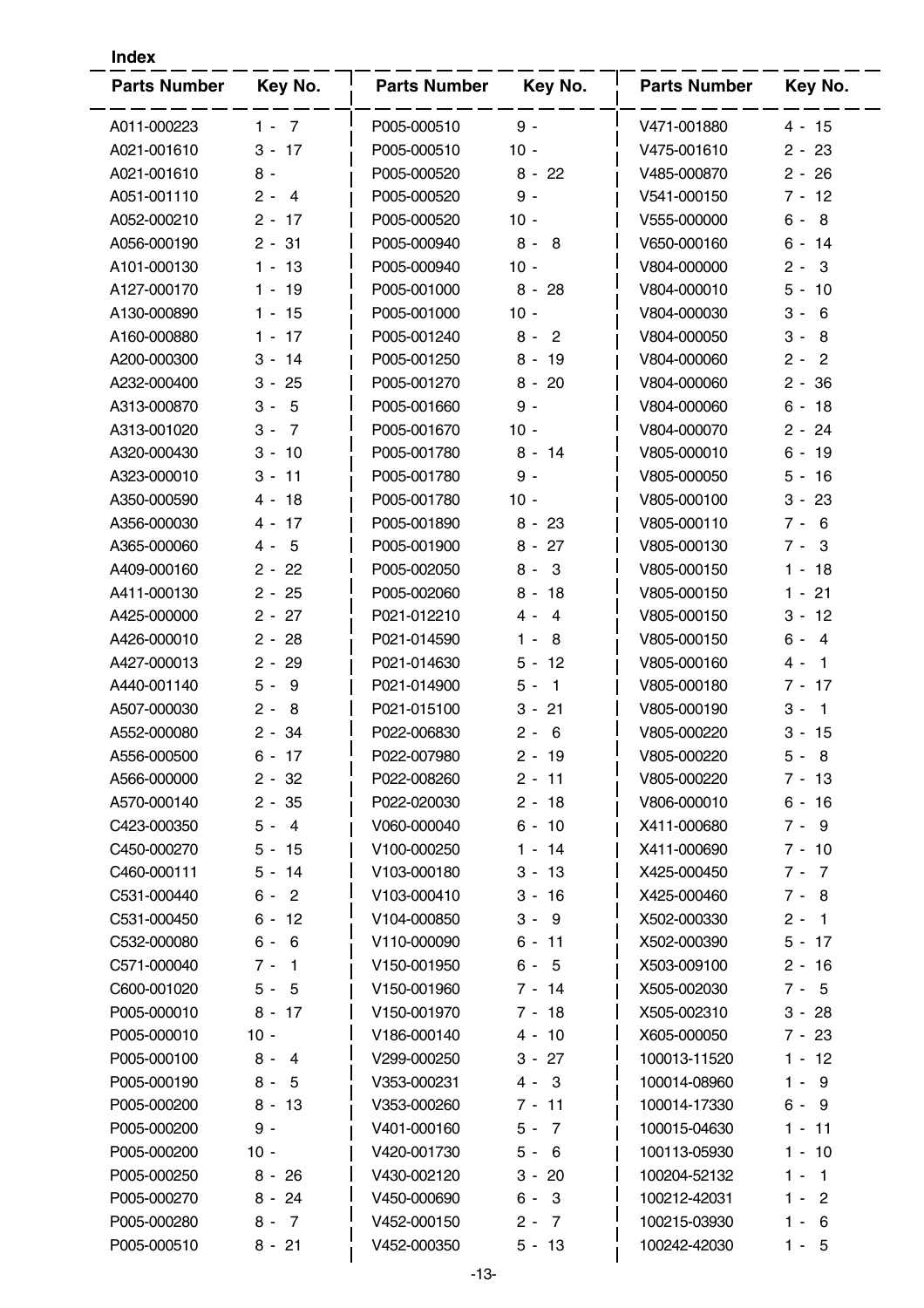#### **Index**

| <b>Parts Number</b>          | Key No.              | <b>Parts Number</b> | Key No.  | <b>Parts Number</b> | Key No. |
|------------------------------|----------------------|---------------------|----------|---------------------|---------|
| 125323-08260                 | $8 - 9$              | 900812-06200        | $6 - 15$ |                     |         |
| 125323-08260                 | $10 -$               | 92108-05000         | $7 - 2$  |                     |         |
| 125337-08260                 | $8 - 11$             | 94035-36201         | $1 - 4$  |                     |         |
| 125337-08260                 | $10 -$               | 94984-06075         | $6 - 20$ |                     |         |
| 125338-13930                 | $8 - 10$             |                     |          |                     |         |
| 125338-13930                 | $10 -$               |                     |          |                     |         |
| 125339-42030                 | $8 - 12$             |                     |          |                     |         |
| 125342-52130                 | $8 - 15$             |                     |          |                     |         |
| 125344-13931                 | $8 - 1$              |                     |          |                     |         |
| 125344-52130                 | $8 - 16$             |                     |          |                     |         |
| 125381-46730                 | $8 - 25$             |                     |          |                     |         |
| 129011-52730                 | $3 - 22$             |                     |          |                     |         |
| 130110-54430                 | $4 - 13$             |                     |          |                     |         |
| 130310-54130                 | $3 - 24$             |                     |          |                     |         |
| 131016-55830                 | $4 - 6$              |                     |          |                     |         |
| 131205-07320                 | $4 - 7$              |                     |          |                     |         |
| 132010-40830                 | 4 - 14               |                     |          |                     |         |
| 132012-12361                 | $4 - 8$              |                     |          |                     |         |
| 132013-09820                 | 4 - 11               |                     |          |                     |         |
| 132013-26630                 | $4 - 9$              |                     |          |                     |         |
| 132115-55930                 | $4 - 12$             |                     |          |                     |         |
| 145806-42030                 | $3 - 3$              |                     |          |                     |         |
| 145866-42031                 | $3 - 4$              |                     |          |                     |         |
| 175017-44331                 | $2 - 33$             |                     |          |                     |         |
| 177220-42030                 | $2 - 5$              |                     |          |                     |         |
| 177227-42030                 | $2 - 10$             |                     |          |                     |         |
| 177228-27030                 | $2 - 12$             |                     |          |                     |         |
| 177236-61830                 | $2 - 9$              |                     |          |                     |         |
| 177246-11120                 | $2 - 13$             |                     |          |                     |         |
| 433022-06460                 | $7 - 4$              |                     |          |                     |         |
| 437411-19830                 | $4 - 16$             |                     |          |                     |         |
| 610327-01261                 | $6 - 7$              |                     |          |                     |         |
| 610350-12360                 | $2 - 30$             |                     |          |                     |         |
| 699115-02062                 | $7 - 15$             |                     |          |                     |         |
| 699118-04560                 | $7 - 16$             |                     |          |                     |         |
| 890332-52730                 | $3 - 26$             |                     |          |                     |         |
| 895112-00330                 | 7 - 21               |                     |          |                     |         |
| 895410-03930                 | $7 - 22$             |                     |          |                     |         |
| 898510-07130                 | $7 - 20$             |                     |          |                     |         |
|                              |                      |                     |          |                     |         |
| 898523-08960<br>900162-05022 | $7 - 19$             |                     |          |                     |         |
|                              | 1 - 16<br>$1 - 3$    |                     |          |                     |         |
| 900162-05028                 |                      |                     |          |                     |         |
| 900500-00005                 | $5 - 11$<br>$3 - 19$ |                     |          |                     |         |
| 900502-00006                 |                      |                     |          |                     |         |
| 900512-00008                 | $2 - 21$             |                     |          |                     |         |
| 900515-00006                 | $3 - 18$             |                     |          |                     |         |
| 900600-00008                 | $2 - 20$             |                     |          |                     |         |
| 900603-00005                 | $4 - 2$              |                     |          |                     |         |
| 900804-00608                 | $6 - 13$             |                     |          |                     |         |